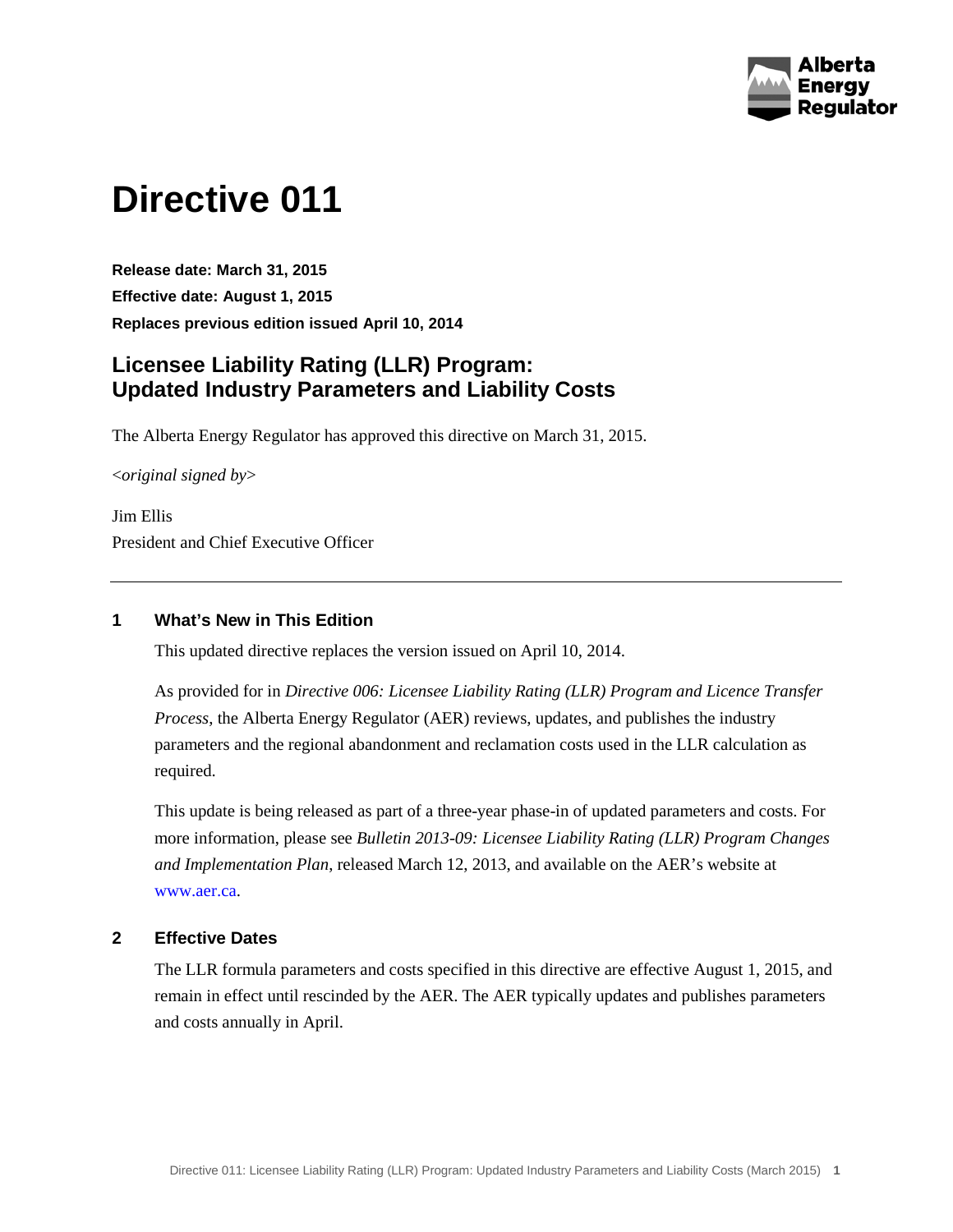## **3 Industry Deemed Asset Parameters**

The industry deemed asset parameters used in the LLR program are based on industry information and are as follows:

- The *industry netback* is a rolling three-year provincial industry average netback. The industry netback is \$236.54 per cubic metre oil equivalent  $(m^3 \text{ OE})$ .
- The *shrinkage factor* is a rolling three-year provincial industry average. The shrinkage factor is 14.17% (multiply gas production by 0.8583 to obtain sales gas volumes).
- The  $m^3$  *OE conversion factor* is a rolling three-year provincial industry average. The  $m^3$  OE conversion factor is  $1.5776 \times 10^3 \text{ m}^3$  gas/m<sup>3</sup> oil (divide sales gas volumes by 1.5776 to convert gas volumes into oil volumes).

## **4 Industry Deemed Liability Parameters**

The regional well abandonment costs used in the LLR formula are based on information provided to the AER through an annual well abandonment cost review conducted by a third party. The facility abandonment cost and well and facility reclamation costs used in the LLR formula are based on the most recent cost assessment conducted by the AER.

As indicated in appendices 8 and 9 of *Directive 006*, the LLR program established separate maps for determining regional abandonment and regional reclamation costs.

## **5 Well Abandonment Cost Parameters**

The abandonment liability for a well considers its geographic location based on the Regional Abandonment Cost Map, depth, downhole completion scenario, and where applicable, the number of events requiring abandonment, the costs to address groundwater protection, surface casing vent flows, and gas migration. The process for calculating a well's abandonment liability is detailed in appendix 6 of *Directive 006*.

## **6 Regional Well Abandonment Cost Tables**

The basic abandonment cost of a well in each geographic area, by depth and downhole completion scenario, is as follows:

| Depth (m)  | <b>Empty not perforated</b> | <b>Empty perforated</b> | Tubing only | Tubing & rods |
|------------|-----------------------------|-------------------------|-------------|---------------|
| $0 - 1199$ | \$12 800                    | \$17975                 | \$36 384    | \$45 993      |
| 1200-1999  | \$12 800                    | \$19 060                | \$41 790    | \$50 227      |
| 2000-2499  | \$12 800                    | \$19 273                | \$62 606    | \$75 506      |
| 2500-2999  | \$12 800                    | \$20757                 | \$67 950    | \$85 003      |
| $3000+$    | \$12 800                    | \$23 910                | \$87 240    | \$114 236     |

#### **Area 1. Medicine Hat**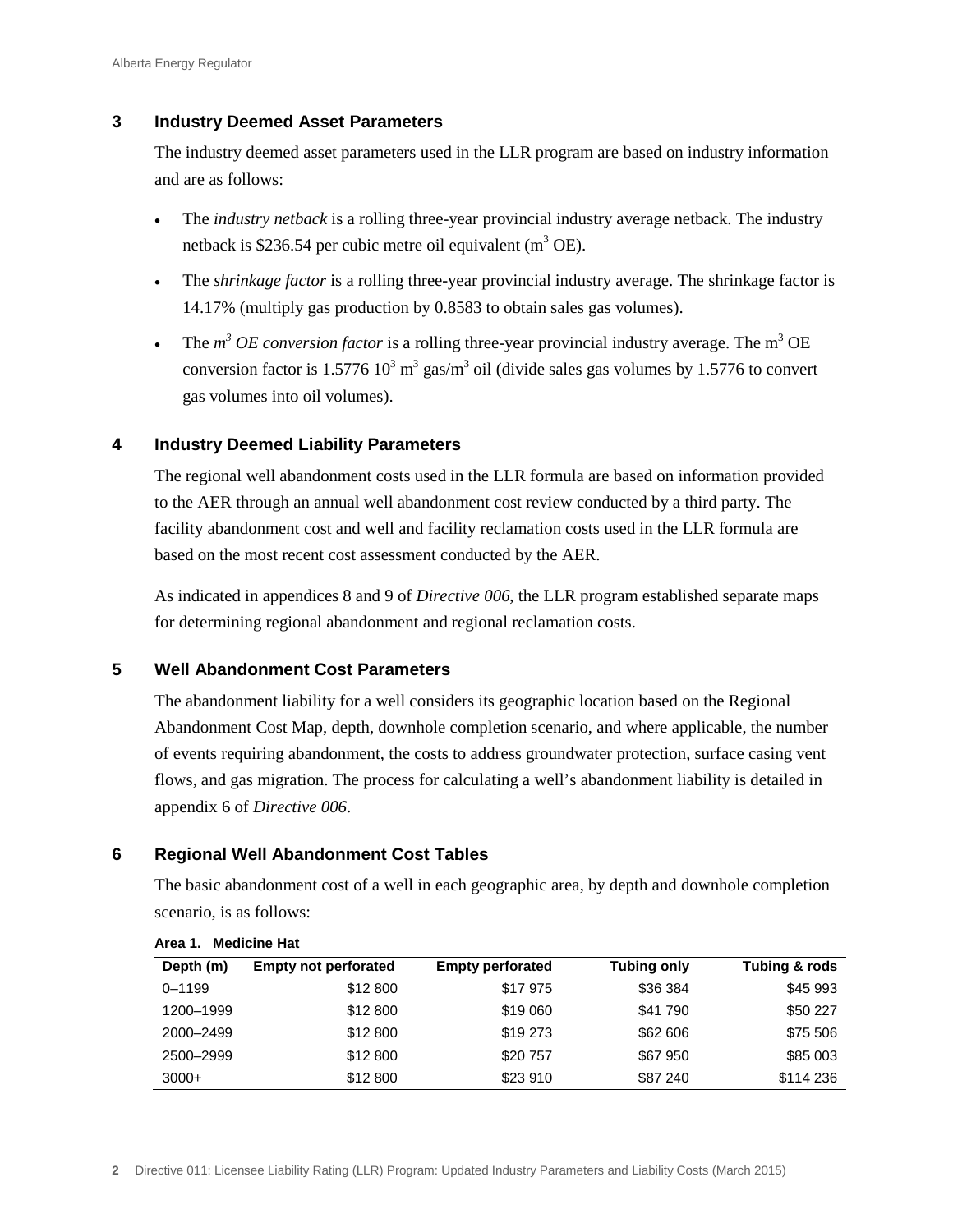| Depth (m)  | <b>Empty not perforated</b> | <b>Empty perforated</b> | Tubing only | Tubing & rods |
|------------|-----------------------------|-------------------------|-------------|---------------|
| $0 - 1199$ | \$13 300                    | \$18476                 | \$41 361    | \$50 455      |
| 1200-1999  | \$13 300                    | \$19562                 | \$47411     | \$56 505      |
| 2000-2499  | \$13 300                    | \$19741                 | \$65 782    | \$78 105      |
| 2500-2999  | \$13 300                    | \$21 194                | \$71 588    | \$88 642      |
| $3000+$    | \$13 300                    | \$24 646                | \$92 451    | \$119446      |

#### **Area 2. Calgary/Edmonton**

#### **Area 3. Drayton Valley/Grand Prairie**

| Depth (m)  | <b>Empty not perforated</b> | <b>Empty perforated</b> | Tubing only | Tubing & rods |
|------------|-----------------------------|-------------------------|-------------|---------------|
| $0 - 1199$ | \$13 500                    | \$18776                 | \$45 513    | \$54 608      |
| 1200-1999  | \$13 500                    | \$19862                 | \$55 568    | \$60 658      |
| 2000-2499  | \$13 500                    | \$22 041                | \$67 020    | \$79 343      |
| 2500-2999  | \$13 500                    | \$24 244                | \$72 836    | \$89880       |
| $3000+$    | \$13 500                    | \$27 975                | \$94 077    | \$121 072     |

#### **Area 4. Lloydminster**

| Depth (m)  | <b>Empty not perforated</b> | <b>Empty perforated</b> | Tubing only | Tubing & rods |
|------------|-----------------------------|-------------------------|-------------|---------------|
| $0 - 1199$ | \$12 800                    | \$17975                 | \$36 037    | \$46 455      |
| 1200-1999  | \$12 800                    | \$19 060                | \$41 790    | \$50 227      |
| 2000-2499  | \$12 800                    | \$19 273                | \$62 606    | \$75 506      |
| 2500-2999  | \$12 800                    | \$20757                 | \$67 950    | \$85 003      |
| $3000+$    | \$12 800                    | \$23 910                | \$87 240    | \$114 236     |

#### **Area 5. Athabasca/Peace River**

| Depth (m)  | <b>Empty not perforated</b> | <b>Empty perforated</b> | Tubing only | Tubing & rods |
|------------|-----------------------------|-------------------------|-------------|---------------|
| $0 - 1199$ | \$13 500                    | \$18 807                | \$45 051    | \$53 426      |
| 1200-1999  | \$13 500                    | \$19776                 | \$54 991    | \$60 081      |
| 2000-2499  | \$13 500                    | \$20 641                | \$66719     | \$79 043      |
| 2500-2999  | \$13 500                    | \$22 194                | \$72 526    | \$89 579      |
| $3000+$    | \$13 500                    | \$25 675                | \$93 056    | \$120772      |

#### **Area 6. High Level**

| Depth (m)  | <b>Empty not perforated</b> | <b>Empty perforated</b> | Tubing only | Tubing & rods |
|------------|-----------------------------|-------------------------|-------------|---------------|
| $0 - 1199$ | \$17400                     | \$26 172                | \$58 482    | \$65 814      |
| 1200-1999  | \$17400                     | \$26 641                | \$65 957    | \$72 493      |
| 2000-2499  | \$17 400                    | \$27 510                | \$75 769    | \$89 069      |
| 2500-2999  | \$17 400                    | \$28 278                | \$82789     | \$102 453     |
| $3000+$    | \$17 400                    | \$28744                 | \$102708    | \$134 177     |

Where applicable, the following parameters are to be applied:

- Groundwater protection cost \$46 288
- Vent flow repair cost \$169 309
- Gas migration cost \$67 868
- Multiple event sequence factor 25%